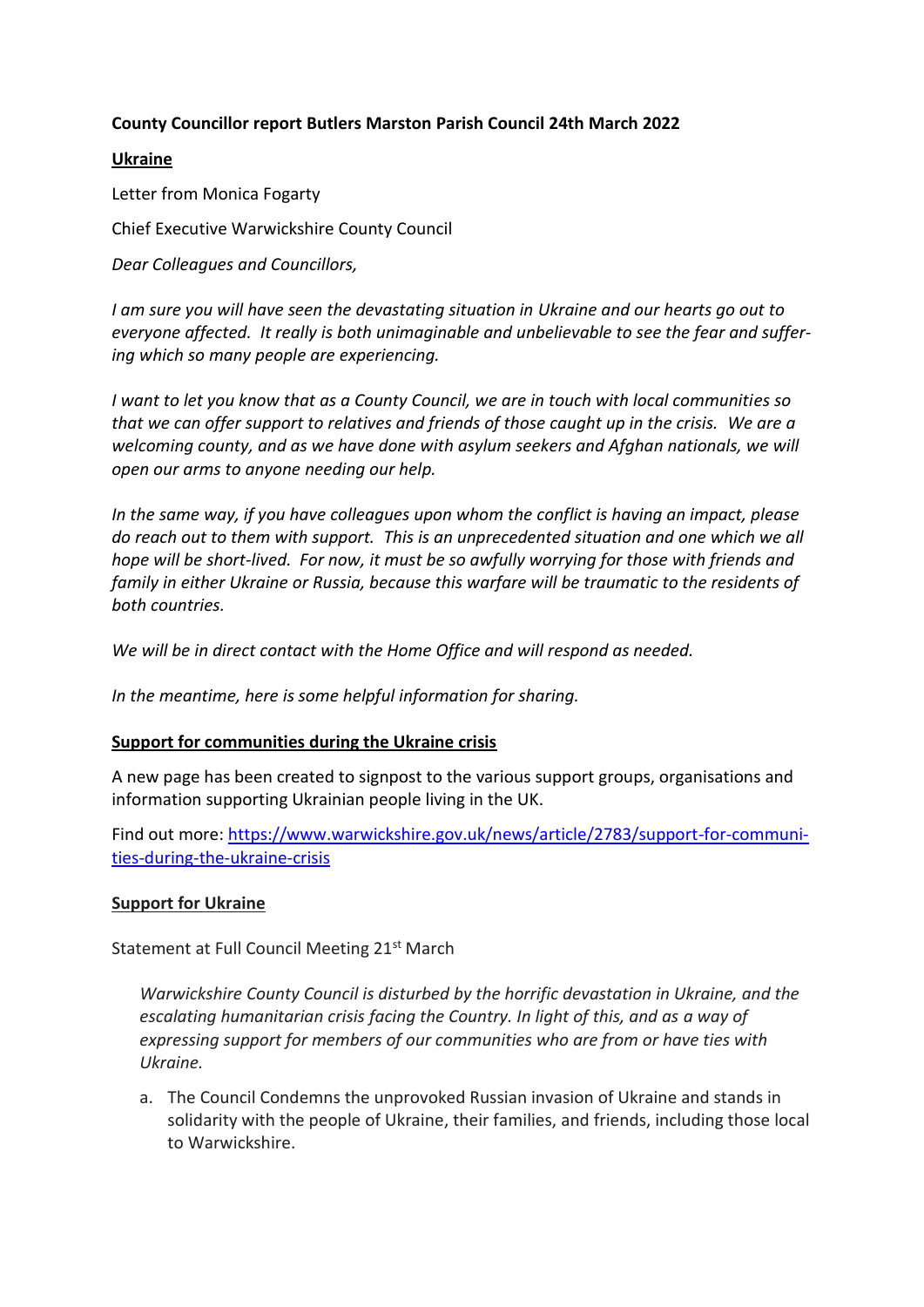- b. Stands ready to provide support to those affected by this war and will open their arms to people displaced and affected.
- **c.** Will work with and support the efforts of our local communities to provide help and comfort to those in need

## **Help To improve pharmacies**

Coventry and Warwickshire residents are being invited to take part in a survey which will help inform and shape pharmacy services Find out more and take part [https://www.warwickshire.gov.uk/news/article/2756/help-us](https://www.warwickshire.gov.uk/news/article/2756/help-us-pharmacies-across-coventry-and-warwickshire)[pharmacies-across-coventry-and-warwickshire](https://www.warwickshire.gov.uk/news/article/2756/help-us-pharmacies-across-coventry-and-warwickshire)

### **People affected by suicide**

Warwickshire County Council and Coventry City Council would like to remind people affected by suicide that free and confidential support is available to help them through this difficult time.

Read more: [https://www.warwickshire.gov.uk/news/article/2772/support-is-available-for](https://www.warwickshire.gov.uk/news/article/2772/support-is-available-for-anyone-in-coventry-and-warwickshire-affected-by-suicide)[anyone-in-coventry-and-warwickshire-affected-by-suicide](https://www.warwickshire.gov.uk/news/article/2772/support-is-available-for-anyone-in-coventry-and-warwickshire-affected-by-suicide)

### **Child Exploitation in Warwickshire**

Child exploitation is child abuse and although a child may not realise they are being abused, it puts the young victim at huge risk of damage to their physical emotional and psychological health.

Know how to spot the signs: [http://somethingsnotright.co.uk](http://somethingsnotright.co.uk/)

# **SEND**

Warwickshire County Council is hosting another special educational needs and disabilities webinar and this time it is on the topic of educational transitions. Please register to attend here:<https://bit.ly/SendWebinarMar>

### **Young Green Shoots Winners**

The winners and runner up of Warwickshire and Coventry's climate change competition, Young Green Shoots, have received their converted prizes following a fierce race for climate change.

**Winners:** 4-7 age category Elina Williams, Ettington Primary School.

8-11 age category Shirley Jo Slade, Tysoe Church of England Primary School.

12-15 age category Oliver Peake, Lawrence Sheriff School.

### **Save lives by regularly checking smoke alarms**

Warwickshire residents are encouraged to make fire safety a priority by ensuring they have enough smoke alarms in their homes and that they are in working order.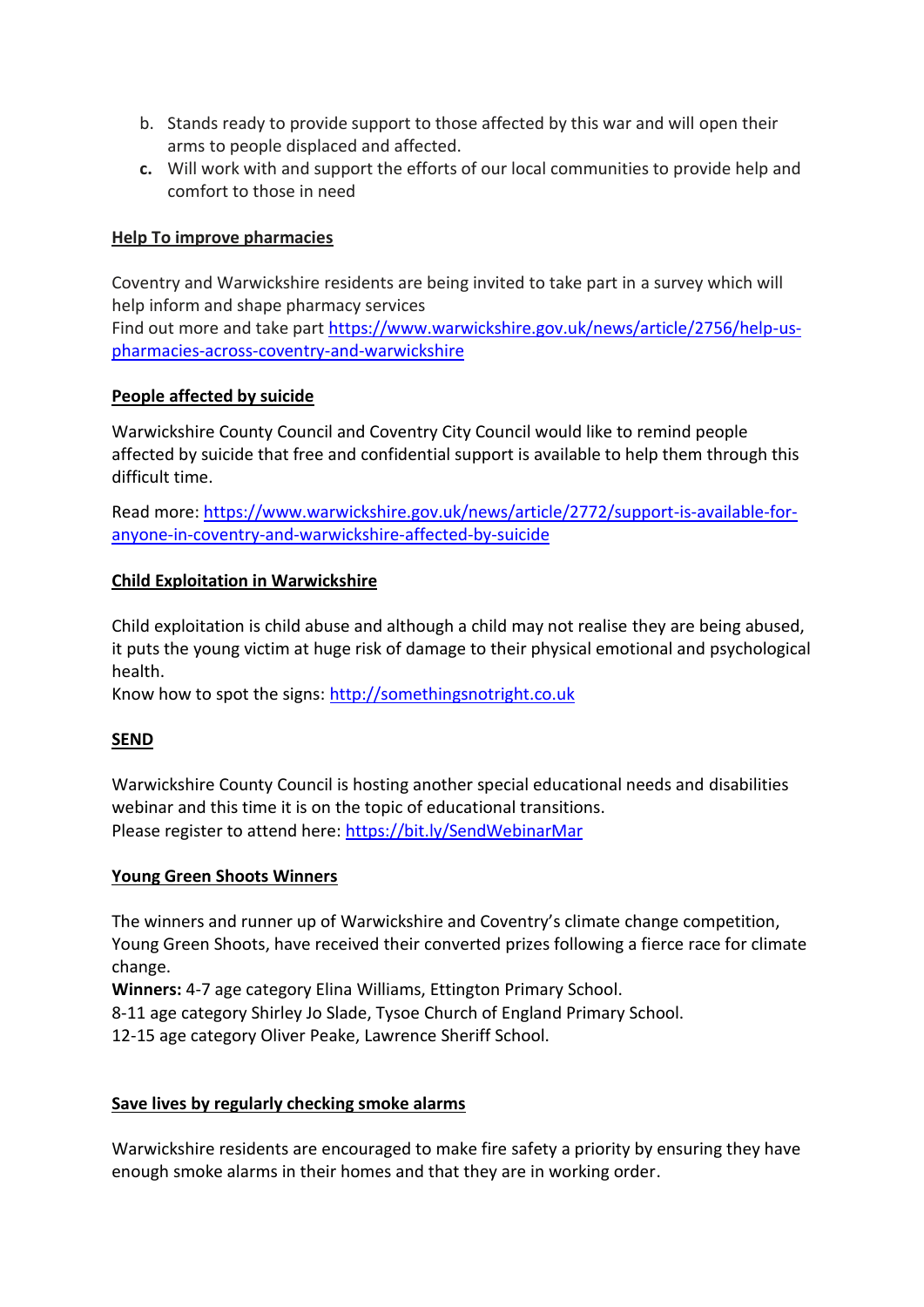### **Safer Streets Warwickshire**

Agencies across Warwickshire have secured £249k in funding from the Home Office's Safer Streets fund to increase safety on Warwickshire's streets.

## **Queens Green Canopy**

Have you planted a tree yet to celebrate the Queen's Platinum Jubilee? Remember to add your tree to the QGC map which will be presented to Her Majesty the Queen as part of the Platinum Jubilee celebrations. Visit:<https://queensgreencanapy.org/map-education-hub/ggc-map/#/>

Chris Mills County Councillor Kineton and Red Horse

### **District Councillor report**

### **Butlers Marston Parish Council 24th March 2022**

## **Support for communities during the Ukraine crisis**

A new page has been created to signpost to the various support groups, organisations and information supporting Ukrainian people living in the UK.

Find out more: [https://www.warwickshire.gov.uk/news/article/2783/support-for](https://www.warwickshire.gov.uk/news/article/2783/support-for-communities-during-the-ukraine-crisis)[communities-during-the-ukraine-crisis](https://www.warwickshire.gov.uk/news/article/2783/support-for-communities-during-the-ukraine-crisis)

# **Council Tax level for Stratford District.**

The amount residents will pay for a Band D property is £154.12 and increase of £5.00, this is an increase of 3.3%. This means that all the services provided by the District Council cost £2.96 for a Band D household. This contributes to meeting the cost of providing a wide range of services including recycling and waste collection, planning, street cleaning, housing, housing benefits, leisure services and children's play areas.

The Council tax from Stratford-on-Avon District Council for residents for 2022/23 for each of the valuation bands is as follows:

A £102.75 B £119.87 C £137.00 D £154.12 E £188.37 F £222.62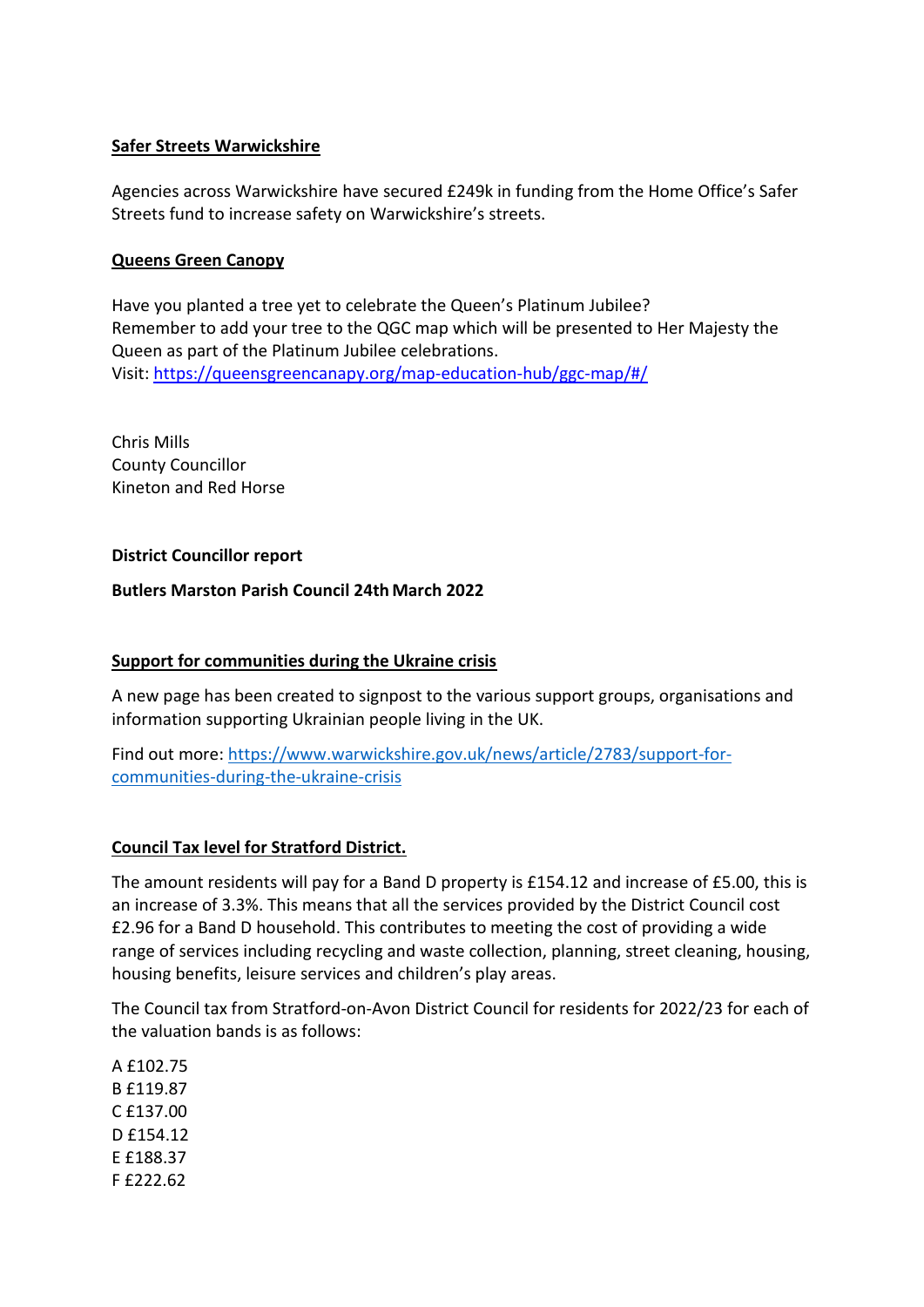# G £256.87 H £308.24

Although the district Council acts as the collecting agent for Council Tax, it only receives 7.4% of the Council Tax paid by residents. Warwickshire County Council receives the lion's share of 76.7% the Police 12.7%, Towns and Parishes 3.2%. This means the District Council only retains 7.4p of every £1 paid in Council Tax to provide its range of services. Anyone who thinks they could be struggling to pay their Council Tax is encouraged to contact the District Council as soon as possible by calling 01789 260990 or e-mail [revenues@stratford-dc.gov.uk](mailto:revenues@stratford-dc.gov.uk)

# **Rough Sleepers in Stratford-on-Avon District**

The number of rough sleepers across the District on a weekly basis, using figures based on intelligence, along with a weekly spotlight street count and is pleased to be able to advise that in the last four weeks, there has been no evidenced rough sleepers. The District Council and partner agencies have worked hard to eliminate rough sleeping across the District since 2017, at which time it's annual rough sleeper count reported 17 rough sleepers. The District Council has been able to achieve this result using a combination of solutions, including: Offers of Housing First tenancies.

Intensive floating support for former rough sleepers who are in emergency accommodation. Support and engagement from P3's street outreach team, usually the first agency to encounter someone on the streets.

### **Residents struggling with energy bills**

Free energy advice and Home Visits on a one-to-one basis Tailored energy support and impartial advice for everyone, including benefits advice through Warwickshire Welfare Rights Advice Services call free: 0800 988 2881. Email: [advice@actonenergy.org.uk](mailto:advice@actonenergy.org.uk)

# **Fly Tipping**

Fly Tipping is an ongoing problem for residents and SDC. Defra has recently published fly tipping data for 2012-2021. Stratford-on-Avon District Council has a rate of 4.6 incidents per 1.000 of population which ranks us at 36 out of 314. Stratford-on-Avon District Council's figures have always been lower than most authorities. Although we have seen an increase in fly tipping over the last few years. The whole of England has seen an increases.

### **New 123+ Waste Collection Service for Stratford**

As part of the introduction of the new 123+ waste collection service to start in August 2022 across South Warwickshire, residents in Stratford-on-Avon District will soon be receiving new food caddies as part of the new weekly food waste collection service. Residents will be provided with a small 7 litre caddy and a larger 23 litre food waste bin. The small caddy is